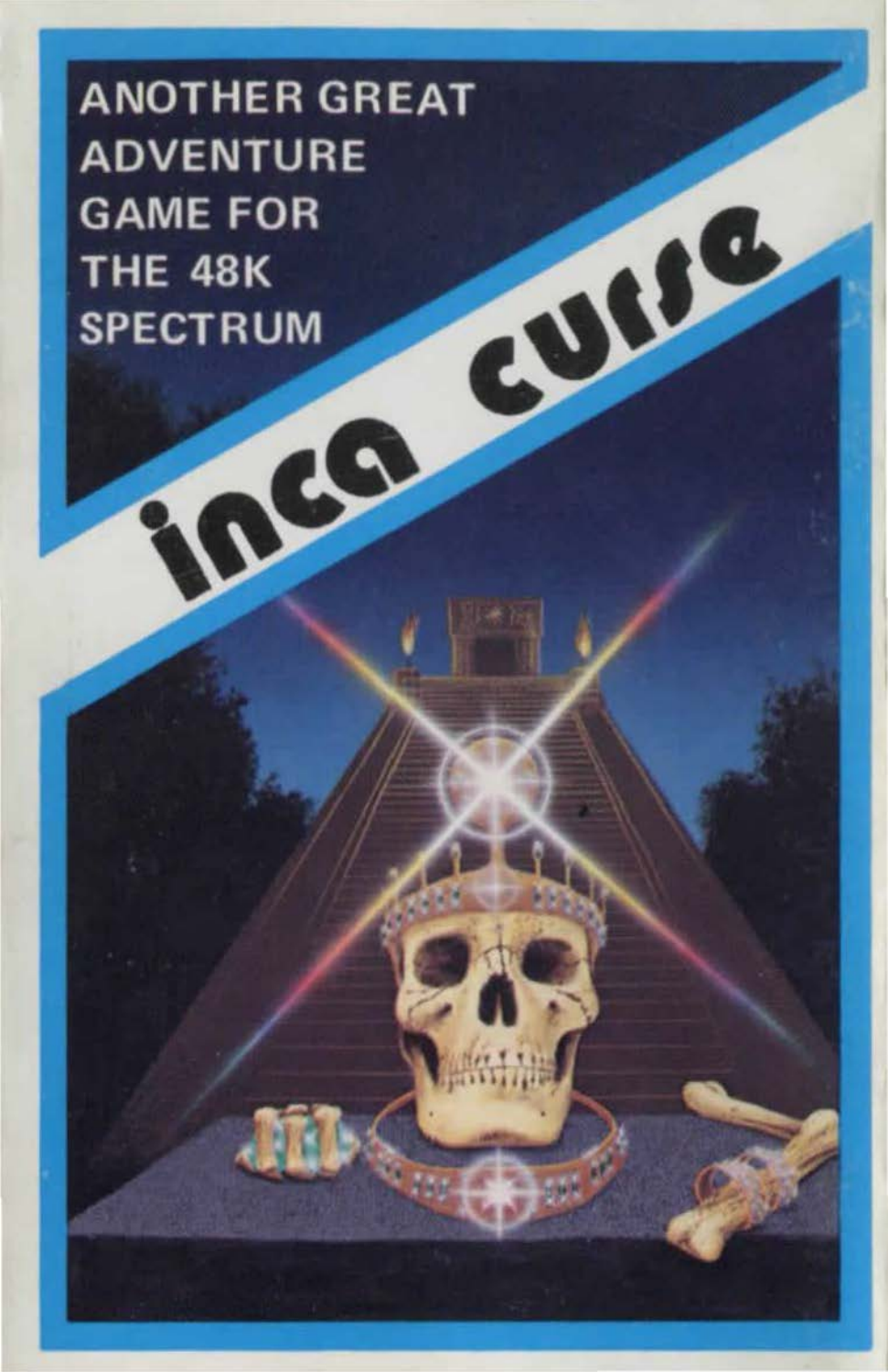## **ARTIC COMPUTING LTD 396 JAMES RECKITT AVE HULL N.HUMBERSIDE** HUR 0.14 UIS

**GENERAL** LOADING AND RUNNING INSTRUCTIONS

- 1 Assemble the cassette tape at the silent part before the program.
- 2 Connect the EAR socket on the SPECTRUM to the EAR or LOUD-SPEAKER socket on your cassette **recorder.**
- 3 Adjust the volume of the cassette **recorder to % maximum and the tone**  controls to maximum treble and **minimum bass.**
- 4 Type LOAD " " CODE (CODE extended Mode I). Do not press ENTER yet.
- 5 Start the cassette recorder and now press ENTER. Instructions in Program.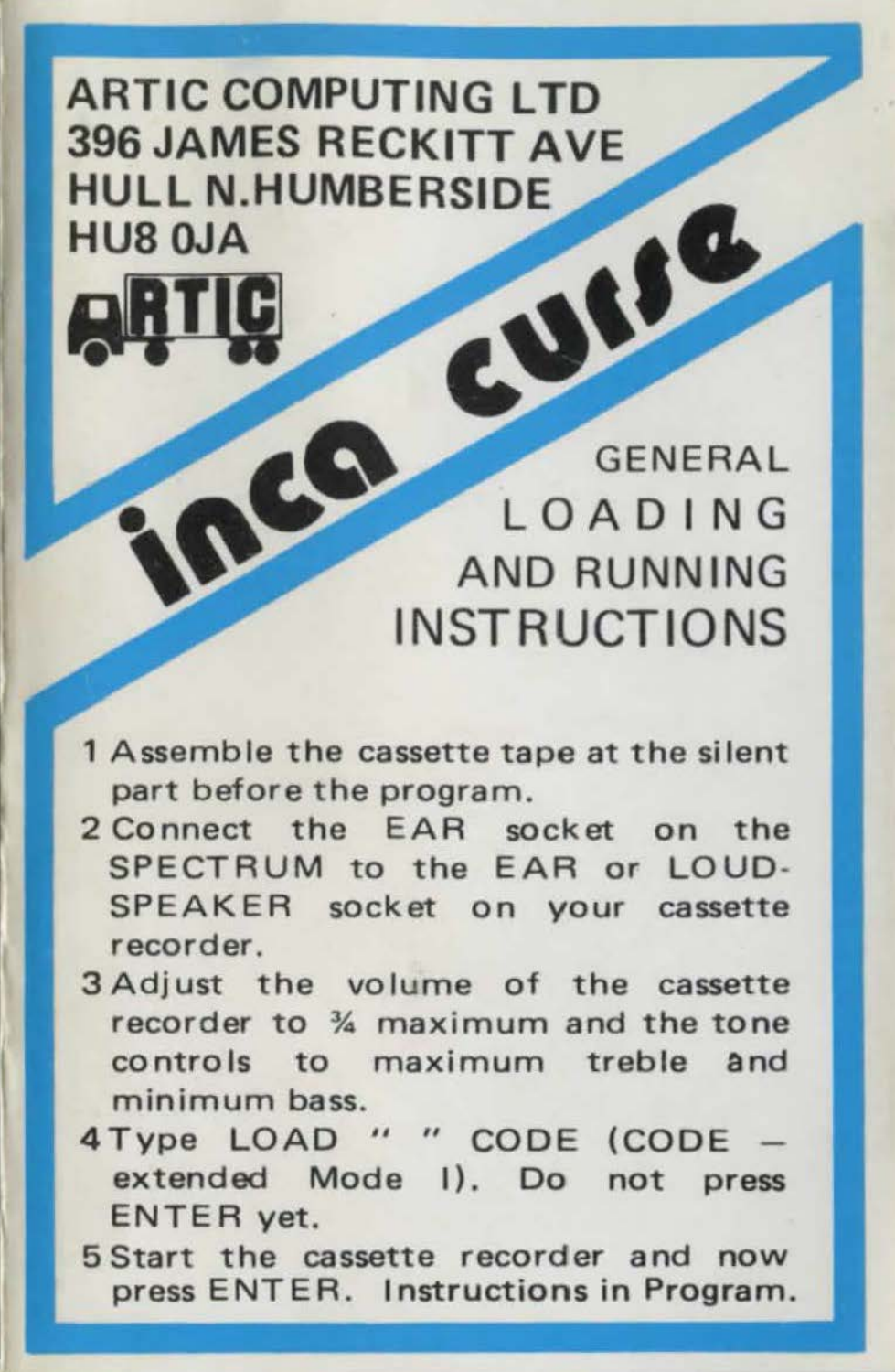## INCA CURSE

- '

-··

Adventures are games in which you explore and discover strange new worlds without leaving the comfort of your chair. The computer will act as your puppet, eyes and other senses. You instruct the computer using short sentences, usually verb-noun, and providing the computer understands it will obey your command. If the computer does not understand, then try re-wording the command.

In each location you may find objects which you can manipulate and use in further locations to help you progress on your adventure. When entering your command, you may use the DELETE key to erase any letters.

In this adventure you find yourself in a South American Jungle, near an as yet, undisturbed INCA Temple. Inside this temple you will find lots of treasure. Your aim is to get out with as much treasure as you can. Beware, do not let greed be your downfall. Your adventure is complete when you have returned to the jungleclearing with treasure.

The highest score to date is 4,200 points.

As this adventure is very large, the program also has cassette routines with which you can load and save a game at any stage. To save the game, you QUIT the game.

The computer then asks if you want to save the game. If you reply 'Y', the computer will display the READY CASSETTE. Now start your cassette player on RECORD and hit any key.

The game takes 2 seconds to save .

To play a previously stored game, when you run the program you are asked if you wish to restore a previously stored game. If you answer 'Y', the computer again displays READY CASSETTE. You then cue up your tape, press play on your cassette and hit any key. The game will then continue from where you last left it.

> GOOD LUCK ! ! ! ©1981 ARTIC COMPUTING